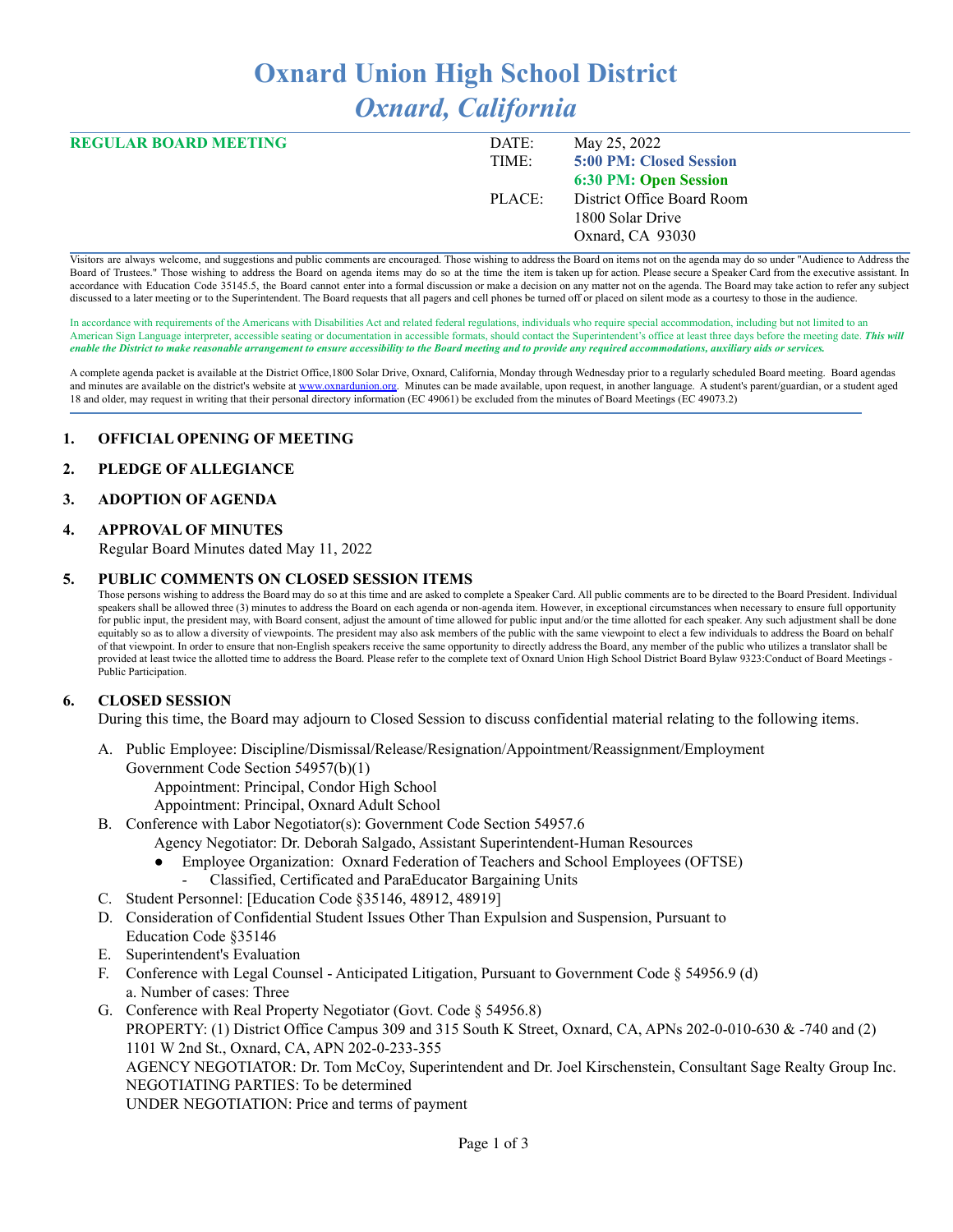## Board Meeting Agenda May 25, 2022

#### **7. RECONVENE IN PUBLIC: REPORT ON CLOSED SESSION ACTION**

#### **8. RECOGNITION**

- A. Gabriela R. Jaquez, ACHS McDonald's Girls Basketball All American
- B. ACHS Unified Track CIF Champions

#### **9. PUBLIC COMMENTS TO ADDRESS THE BOARD OF TRUSTEES**

Those persons wishing to address the Board may do so at this time and are asked to complete a Speaker Card. All public comments are to be directed to the Board President. Individual speakers shall be allowed three (3) minutes to address the Board on each agenda or non-agenda item. However, in exceptional circumstances when necessary to ensure full opportunity for public input, the president may, with Board consent, adjust the amount of time allowed for public input and/or the time allotted for each speaker. Any such adjustment shall be done equitably so as to allow a diversity of viewpoints. The president may also ask members of the public with the same viewpoint to elect a few individuals to address the Board on behalf of that viewpoint. In order to ensure that non-English speakers receive the same opportunity to directly address the Board, any member of the public who utilizes a translator shall be provided at least twice the allotted time to address the Board. Please refer to the complete text of Oxnard Union High School District Board Bylaw 9323:Conduct of Board Meetings - Public Participation.

#### **10. SUPERINTENDENT'S REPORT**

## **11. STUDENT REPRESENTATIVE TO THE BOARD – ZOE GONZALEZ**

#### **12. CONSENT CALENDAR**

#### **Business Services**

- A. Consideration of Approval of Purchase Orders and Direct Pays, May 3-15, 2022
- B. Consideration of Approval of Contract Awards to SC Fuels for District-Wide Gas and Diesel Fuel, Bid 668
- C. Consideration of Contract Renewal with Lozano Smith Attorneys At Law on an As-Requested Basis
- D. Consideration of Annual Renewal of Services or Super Co-Op Joint Powers Authority for the 22-23 School Year
- E. Consideration of Contract Renewal to Dannis Woliver Kelley (DWK) for Measure A Professional Legal Services to Support Formal Bid Construction Projects - Measure A
- F. Consideration of Renewal of Pre-Approval of Measure A Bond and Routine Restricted Maintenance Contract Awards of \$25K or Less and Individual Contract Change Orders of \$15K or Less for Measure A Bond and Routine Restricted Maintenance Projects Only and for the 2022-23 Fiscal Year
- G. Consideration of Acceptance of June 30, 2021 General Obligation Bonds (Measure A) Financial and Performance Audits Report
- H. Consideration of Approval of Contract Adjustment to AP Construction for Change Order Work Performed at HHS due to Unforeseen Conditions Encountered during HVAC Modernization Upgrades – Measure A
- I. Consideration of Approval of Contract Adjustment to Bellakai Construction for Change Order Work Performed at HHS due to Unforeseen Conditions Encountered During Security Fencing Upgrades – Measure A
- J. Consideration of Approval of Contract Adjustment to PBK Architects for Architectural Services at DSHS Measure A
- K. Consideration of Approval of Contract Adjustment to PBK Architects for Architectural Services at DSHS for Changes in Scope and Deductive Changes to Create Credits – Measure A
- L. Consideration of Approval of Contract Adjustment to Twining Incorporated for Special Inspection Services at OHS Measure A
- M. Consideration of Approval of Contract Award to Vernier Construction Services for Additional Administration and Inspection Services for the RMHS for Security Fencing, Bleachers, Relo Inspection and Fire System Related Compliance Sign-Off – Measure A

#### **Educational Services**

- N. Consideration of Approval of Contract With SpyGlass Group, LLC for Services to Locate and Disconnect Unused Voice and Data Lines
- O. Consideration of Renewal of Memorandum of Understanding (MOU) with CSUCI and OUHSD Cal Safe
- P. Consideration of Renewal of Memorandum of Understanding (MOU) with CSUCI and Farm to School
- Q. Consideration of Renewal of Memorandum of Understanding (MOU) with HealthCorps and OUHSD
- R. Consideration of Renewal of ASBWorks Accounting Software Licensing Agreement